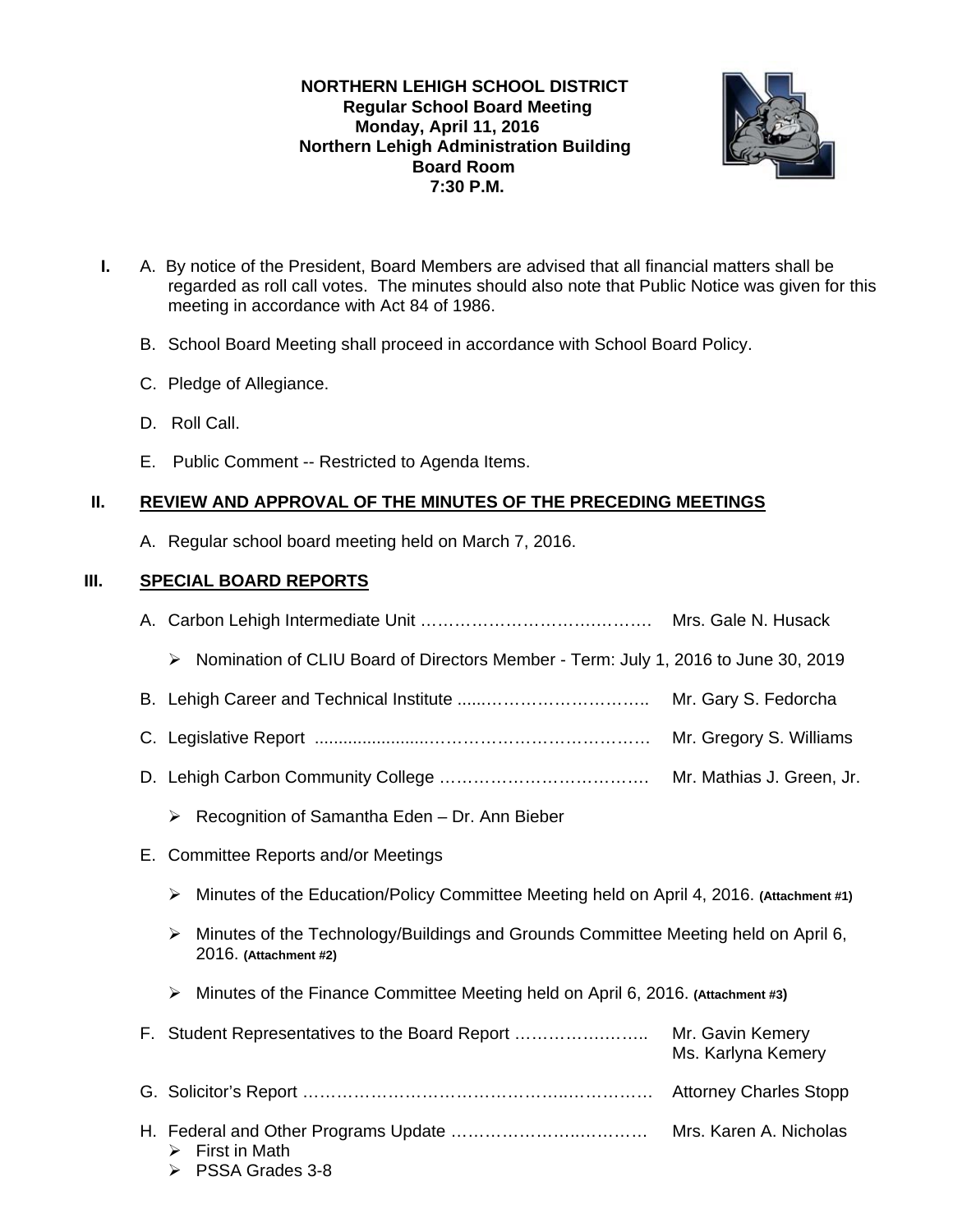|                                                                                                                                                  |                                                                                                                                                                                                                                                                               | Business Office Report                                                                                                    | Mrs. Sherri Molitoris                                                                                                                                                                                          |                                                      |
|--------------------------------------------------------------------------------------------------------------------------------------------------|-------------------------------------------------------------------------------------------------------------------------------------------------------------------------------------------------------------------------------------------------------------------------------|---------------------------------------------------------------------------------------------------------------------------|----------------------------------------------------------------------------------------------------------------------------------------------------------------------------------------------------------------|------------------------------------------------------|
|                                                                                                                                                  |                                                                                                                                                                                                                                                                               |                                                                                                                           | Mrs. Rhonda Frantz                                                                                                                                                                                             |                                                      |
|                                                                                                                                                  |                                                                                                                                                                                                                                                                               | > Math24 Competition - Mrs. Gail Lafferty                                                                                 | Mr. Michael W. Michaels                                                                                                                                                                                        |                                                      |
| IV.                                                                                                                                              |                                                                                                                                                                                                                                                                               | <b>PERSONNEL</b>                                                                                                          |                                                                                                                                                                                                                |                                                      |
|                                                                                                                                                  |                                                                                                                                                                                                                                                                               | A. Resignation.                                                                                                           |                                                                                                                                                                                                                |                                                      |
| Accept the resignation of Robert Reese from his position as Slatington Elementary Custodian<br>effective the end of the work day April 15, 2016. |                                                                                                                                                                                                                                                                               |                                                                                                                           |                                                                                                                                                                                                                |                                                      |
|                                                                                                                                                  | B. Appointment                                                                                                                                                                                                                                                                |                                                                                                                           |                                                                                                                                                                                                                |                                                      |
|                                                                                                                                                  | Non-Instructional<br>1.                                                                                                                                                                                                                                                       |                                                                                                                           |                                                                                                                                                                                                                |                                                      |
|                                                                                                                                                  |                                                                                                                                                                                                                                                                               | a. Jacqueline Schuck*                                                                                                     |                                                                                                                                                                                                                |                                                      |
|                                                                                                                                                  |                                                                                                                                                                                                                                                                               | Assignment:<br>Salary:                                                                                                    | Cook's Helper Peters Elementary School<br>\$9.00 Per Hour Monday-Friday, 5 Hours Per Day/180<br>Student Days a school year plus additional cleaning<br>days as needed (2013-2017 Educational Support Personnel |                                                      |
|                                                                                                                                                  | CBA)<br>Effective:<br>March 14, 2016<br>*60 Day probationary period ending May 12, 2016                                                                                                                                                                                       |                                                                                                                           |                                                                                                                                                                                                                |                                                      |
|                                                                                                                                                  |                                                                                                                                                                                                                                                                               | b. Sabrina Clouse*                                                                                                        |                                                                                                                                                                                                                |                                                      |
|                                                                                                                                                  |                                                                                                                                                                                                                                                                               | Assignment:                                                                                                               | Cook's Helper Middle School replacing Jacqueline<br>Schuck who transferred to Peters Elementary School.                                                                                                        |                                                      |
|                                                                                                                                                  |                                                                                                                                                                                                                                                                               | Salary:                                                                                                                   | \$9.00 Per Hour, 3 Hours Per Day/180 Student Days a<br>school year plus additional cleaning days as needed<br>(2013-2017 Educational Support Personnel CBA)                                                    |                                                      |
|                                                                                                                                                  |                                                                                                                                                                                                                                                                               | Effective:                                                                                                                | April 12, 2016                                                                                                                                                                                                 |                                                      |
| *60 Day probationary period ending June 6, 2016                                                                                                  |                                                                                                                                                                                                                                                                               |                                                                                                                           |                                                                                                                                                                                                                |                                                      |
|                                                                                                                                                  | C. Co-Curricular Change of Status<br>Approve the motion to change the status of Terry Bowman from Volunteer Assistant Football<br>Coach to Assistant Football Coach - Shared Stipend - \$2,372.00 for the 2016-2017 school<br>year.<br>D. Co-Curricular Appointment 2016-2017 |                                                                                                                           |                                                                                                                                                                                                                |                                                      |
|                                                                                                                                                  |                                                                                                                                                                                                                                                                               |                                                                                                                           |                                                                                                                                                                                                                |                                                      |
|                                                                                                                                                  |                                                                                                                                                                                                                                                                               |                                                                                                                           |                                                                                                                                                                                                                |                                                      |
|                                                                                                                                                  |                                                                                                                                                                                                                                                                               | Ken Shankweiler<br>Ryan VanNorman*<br>*Pending Verification of Missing Personnel Documents                                | Head Girls' Basketball Coach<br><b>Assistant Football Coach</b>                                                                                                                                                | \$7,299.00<br>\$4,744.00                             |
|                                                                                                                                                  | E. Motion to renew the appointment of the following Co-Curricular positions for the 2016-2017<br>school year:                                                                                                                                                                 |                                                                                                                           |                                                                                                                                                                                                                |                                                      |
|                                                                                                                                                  |                                                                                                                                                                                                                                                                               | Tanya Ahner<br>Megan Filchner<br><b>Michael Hammond</b><br>Stephen Hluschak, Jr. Head Wrestling Coach<br>Joseph Krempasky | Cheerleading Advisor - Shared Stipend<br>Cheerleading Advisor - Shared Stipend<br>MS Boys' Basketball Coach - Shared Stipend<br>\$7,299.00<br>MS Boys' Basketball Coach - Shared Stipend                       | \$1,613.00<br>\$1,613.00<br>\$2,325.00<br>\$2,325.00 |

| Alice Lieberman | Academic Challenge Eight Advisor | \$463.00 |
|-----------------|----------------------------------|----------|
|-----------------|----------------------------------|----------|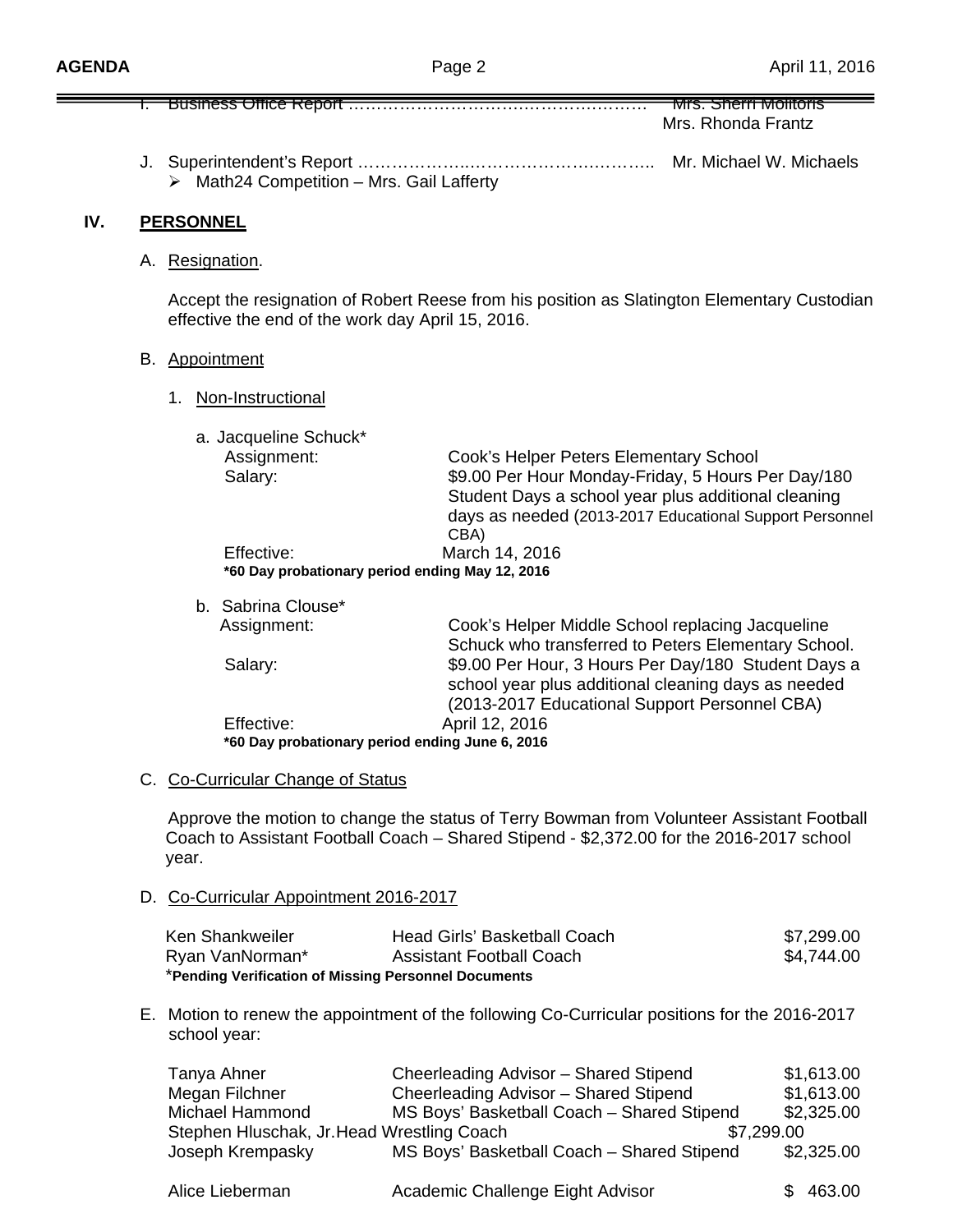| <del>Jemey Miller</del> | <del>Head Boys' Baskelball Coach -</del> | <del>\$7,299.00 -</del> |
|-------------------------|------------------------------------------|-------------------------|
| Trevor Miller           | Assistant Boys' Basketball Coach         | \$4,744.00              |
| <b>Richard Roberts</b>  | Assistant Boys' Basketball Coach (JH)    | \$4,744.00              |
| <b>Scott Snyder</b>     | <b>Assistant Wrestling Coach</b>         | \$4,744.00              |

#### F. Game Workers 2015-2016

Motion to appoint the following person as a Game Worker for the 2015-2016 school year. Game Workers consist of ticket sellers and takers, game announcers, scoreboard operators, timers, field judges, scorekeepers. Rate of pay is consistent with the rates approved on the 2015-2016 Supplementary Personnel Salary Schedule.

Michelle Hock

### G. Co-Curricular Volunteers 2015-2016

Drake Pristash **Assistant Track & Field Coach** 

### H. Co-Curricular Volunteers 2016-2017

| Kyle Baumann        | <b>Assistant Wrestling Coach</b> |
|---------------------|----------------------------------|
| Nick Hosford        | <b>Assistant Wrestling Coach</b> |
| <b>Tyler Svetik</b> | Assistant Boys' Basketball Coach |

#### I. Substitute

#### 1. Instructional

 Approve the following substitute teachers for the 2015-2016 school year at the 2015-2016 substitute teacher rates as approved on the Supplementary Personnel Salary Schedule:

Courtney Levitt – Art K-12

#### 2. Non-Instructional

Approve the following individual as a substitute secretary/instructional aide and cafeteria worker for the 2015-2016 school year at the 2015-2016 substitute rate as approved on the Supplementary Personnel Salary Schedule:

 Bobbi Jo Reed\* \***Pending Verification of Missing Personnel Documents**

## **V. POLICY**

#### A. Board Policy First Reading

Approve school board policy #330 – Merged Employee Section - Overtime, as presented after first reading. **(Attachment #4)** 

#### B. Homebound Instruction

It is recommended that the Board of Education grant homebound instruction for a  $10<sup>th</sup>$  grade student, Student No. 1890015 for five hours per week, effective May 11, 2016 and continuing until approximately June 5, 2016.

#### C. Non-Resident Students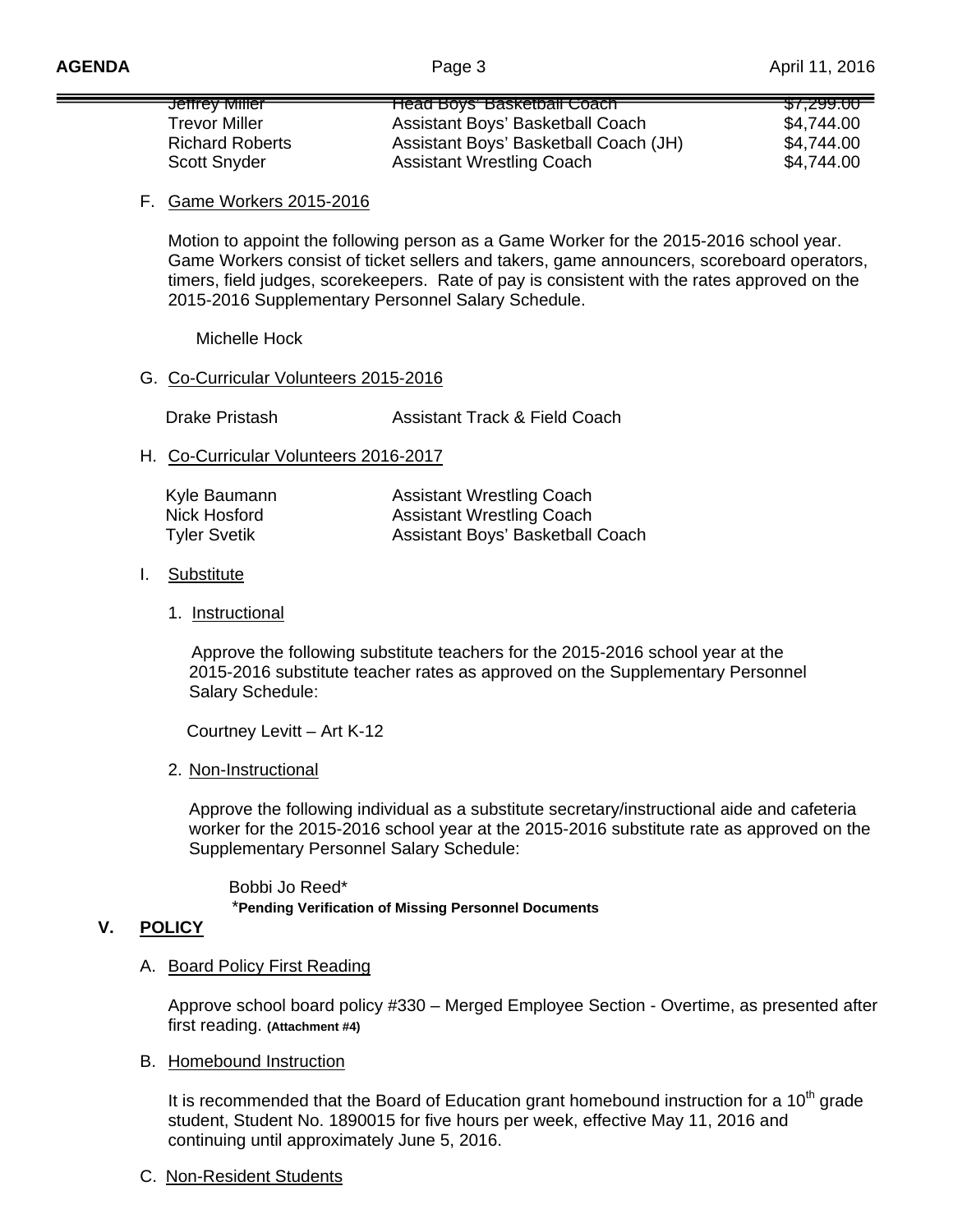Approve the request of the parent of a kindergarten student at Peters Elementary, who is moving out of the school district, to allow their student to finish the 2015-2016 school year in Northern Lehigh School District in accordance with school board policy #202

## **VI. CONFERENCES**

- A. Susanne Hegedus Positive Behavioral Interventions and Supports Implementers' Forum May 4-5, 2016 – Hershey, PA – Registration - \$75.00 – Total Approximate Cost:\$75.00 – Funding: Curriculum & Instruction Budget **(Attachment #5)**
- B. Kelly Kromer Positive Behavioral Interventions and Supports Implementers' Forum May 4-5, 2016 – Hershey, PA – Registration - \$75.00, Lodging - \$187.59 – Total Approximate Cost: \$262.59 – Funding: Curriculum & Instruction Budget **(Attachment #6 )**
- C. Karen Nicholas 2016 Governor's Institute: P-3 Collaboration: Working Together for Student Success – June 21-23, 2016 – Pocono Manor, PA – Meals - \$99.00 – Total Approximate Cost: \$99.00 – Funding: Curriculum & Instruction Budget **(Attachment #7)**
- D. Maria VanNorman Advanced Placement Summer Institute August 1-4, 2016 Bellefonte, PA Registration - \$975.00, Meals - \$60.00, Travel - \$156.60– Total Approximate Cost: \$1,191.60 – Funding: 2016-2017 Curriculum & Instruction Budget **(Attachment #8)**

## **VII. CURRICULUM AND INSTRUCTION**

### A. CLIU 2016-2017 Facilities Plan Committee Report

Approve the following resolution to adopt the 2016-2017 Carbon Lehigh Intermediate Unit Facilities Plan Committee Report. **(Attachment #9)** 

**RESOLVED:** It is recommended that the Northern Lehigh School District Board of Directors approve the 2016-2017 Facilities Plan Committee Report that was approved by the CLIU Facilities Plan Committee on February 26, 2016 and the CLIU 21 Board of Directors on March 21, 2016. In addition, the Board reaffirms its commitment to the original construct of the Facilities Planning, approved November 1, 1989, which consists of a series of prioritized inquiries to be considered in determining future locations of the CLIU and school district special education classes.

## **VIII. OLD BUSINESS**

## **IX. NEW BUSINESS**

## **X. FINANCIAL**

- A. Approve the Following Financial Reports:
	- 1. General Fund Account month of March
	- 2. NLMS Student Activities Account months of February and March
	- 3. NLHS Student Activities and Scholarship Account months of February and March
- B. Approve the Following List of Bills:
	- 1. General Fund months of March and April
	- 2. Refreshment Stand month of March
	- 3. Cafeteria Fund months of March and April